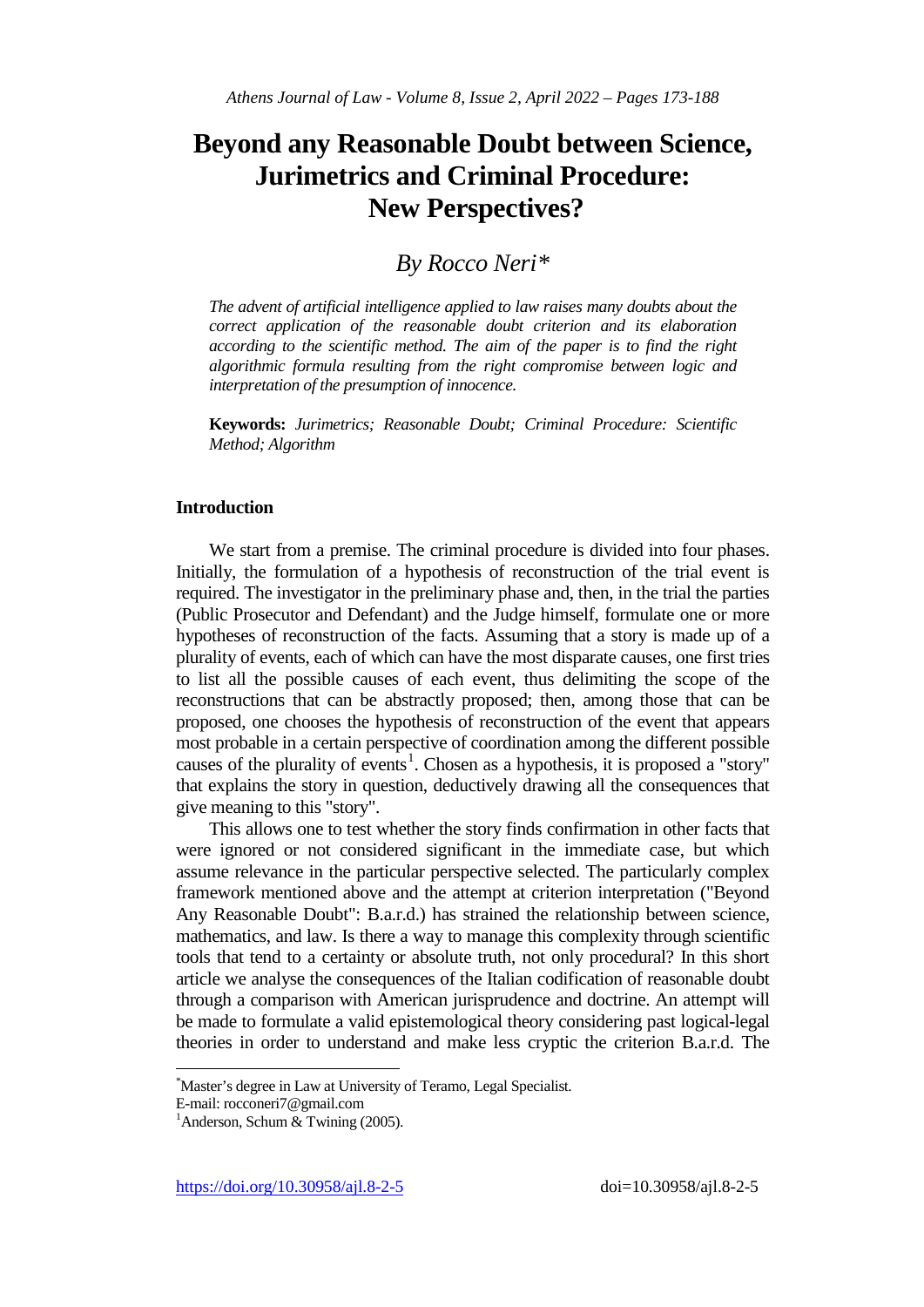objective is to understand if the criminal process can be represented through a statistical process. It is essential to re-evaluate the legal epistemology trying to identify what concrete meaning is attributable to reasonable doubt.

# **The Current Status of Criterion B.a.r.d.**

The criterion beyond any reasonable doubt of Anglo-American matrix follows the adversarial system<sup>[2](#page-1-0)</sup>. The unfounded verdict of the jury has reduced: the tests of reasonableness of doubt, the epistemic importance of cross-examination, the evidentiary inferences, the appreciation of alternative hypotheses<sup>[3](#page-1-1)</sup>. The connections between evidence and decision therefore assume cryptic dimensions.

The article 5 L. n. 46 of 2006 (Law Pecorella) has introduced the principle B.a.r.d. in the Italian system through art.533.1 cpp. The Pecorella Law has avoided doubts about the interpretation of the rule itself, which is configured as a rule of evidence and a rule of judgment for the establishment of guilt and for the pronouncement of conviction of the defendant<sup>[4](#page-1-2)</sup>. The criterion B.a.r.d. is closely related to the rule "in dubio pro reo" and the principles of the presumption of innocence of the accused, the exclusive burden of proof of guilt on the prosecution, the obligation to state reasons for the judgment<sup>[5](#page-1-3)</sup>. The B.a.r.d.'s rule focuses on the logical-epistemic profiles of evidence and decision-making alongside the values underlying the criminal due process<sup>[6](#page-1-4)</sup>.

Therefore emerges the concept of unreasonable doubt that legitimises as such a pronouncement of conviction: this happens when the uncertainty depends on the lack of a minimum feedback in the emergencies of the trial and is outside the natural order of things and normal human rationality<sup>[7](#page-1-5)</sup>. Ergo, the judge must verify the doubt that surrounds the alternative reconstructive hypothesis. The prosecution's claim that the defendant is guilty acquires high plausibility only to the extent that some relevant evidence has been established as true that can be easily explained if the defendant is guilty, but would be difficult if the defendant were innocent<sup>[8](#page-1-6)</sup>. If the hypothesis of guilt is equally compatible with a hypothesis of innocence, then the prosecution's case is not strong enough to justify a conviction. In fact, it is preferable to acquit a guilty person than to convict an innocent person<sup>[9](#page-1-7)</sup>.

<span id="page-1-0"></span><sup>&</sup>lt;sup>2</sup>  ${}^{2}$ Langbein (2003).

 $3$ Sheppard (2003).

<span id="page-1-2"></span><span id="page-1-1"></span> $^{4}$ Marzaduri (2007) at 88; Paliero (2006) at 73-82.

<span id="page-1-3"></span> ${}^{5}$ Dershowitz (2007).

<span id="page-1-4"></span><sup>&</sup>lt;sup>6</sup>The standard analysis with scientific method provides three syllogisms: deduction in which the conclusion is unknown, induction in which the major premise is unknown, abduction in which the minor premise is unknown. See Iacoviello (2006); Paulesu, (2009); Edgington (1985); Fiandaca (2005); Illuminati, (1979).

<span id="page-1-5"></span> $^7$ Cass., Sez. I, 21 maggio 2008, Franzoni, in Ced. Cass., n. 240763, Cass., Sez., IV,12 novembre 2009, Durante, in Ced. Cass., n. 245879. <sup>8</sup>

Whitman (2008)**.** <sup>9</sup>

<span id="page-1-7"></span><span id="page-1-6"></span> $^9$ Caprioli (2009) at 51.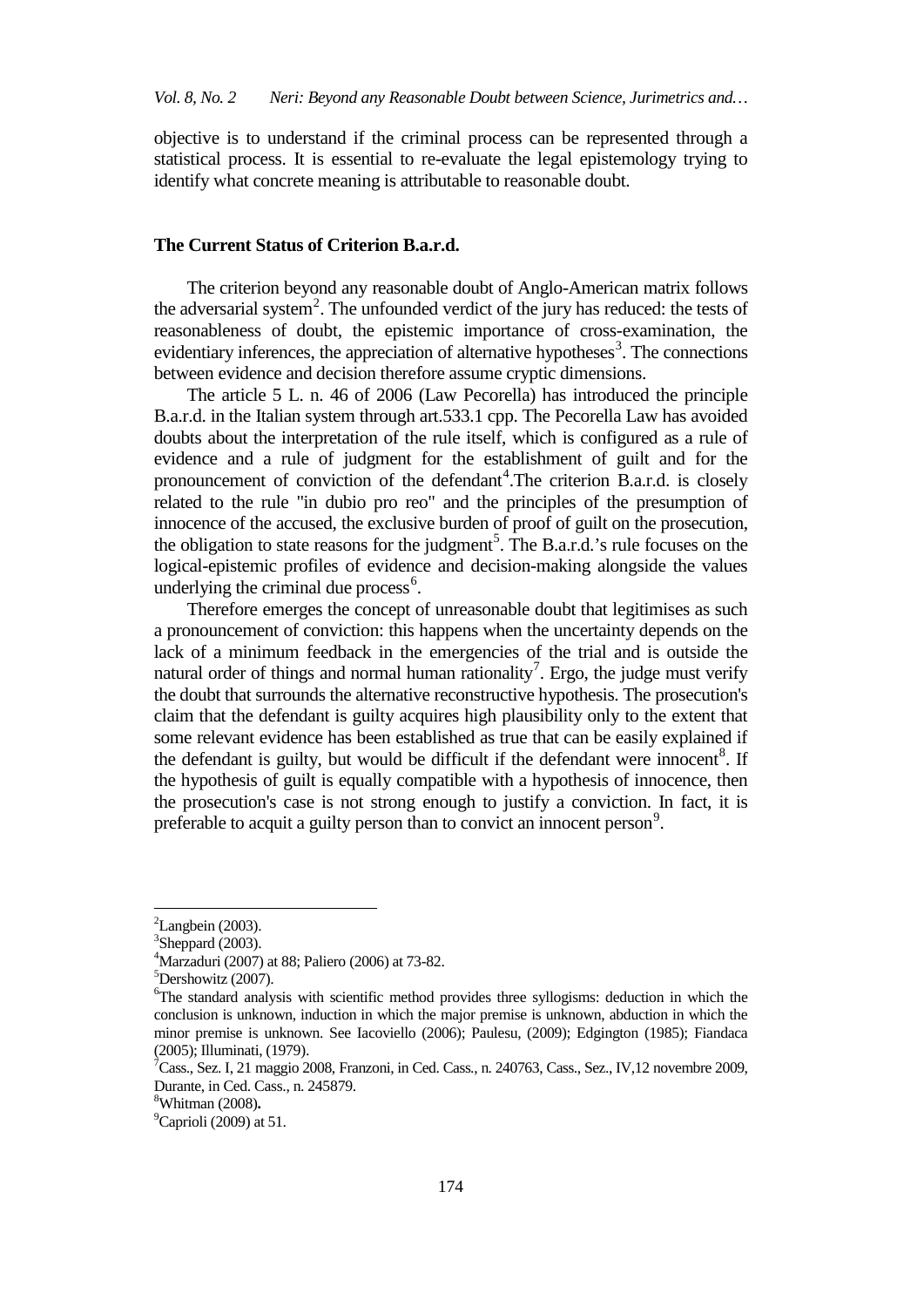#### **Complexity and Mathematics: The Attempt to Explain B.a.r.d.'s Criterion**

Algorithmic complexity management occurs through the causal explanation of an event (H) as a function of a given piece of evidence (E).

Bayes' theorem evaluates the impact of a given evidence E on the personal degree of belief of a judge G in relation to a given reconstructive hypothesis  $H^{10}$  $H^{10}$  $H^{10}$ . The criminal process according to jurisprudence is governed by the law  $p(HK) =$ r, where the probability (p) of the hypothesis (H) is proportional to the degree of consistent information (K), introduced into the process through the acquisition of evidence, and as K increases, the degree of resistance (r) to falsification of the hypothesis increases $^{11}$  $^{11}$  $^{11}$ .

For example:

- H0 the defendant is innocent (no hypothesis is true unless there is sufficient evidence to reject it);
- H1 the defendant is guilty if there is not enough evidence to reject H0 when H0 is not true, because there is not enough evidence to reject the hypothesis H0. As K increases, r (probability of conviction, probability of rejecting H0 and affirming H1) increases. If K is lower, the lower r (the probability of convicting H1 and accepting H0) will be. It follows that the prosecutor must prove that H0 is false to prove that H 1 is true.

If G, the adjudicating party, believes that the accusatory hypothesis H ("T killed C with a knife") is true, on the basis of a number of evidentiary findings E1 we are faced with Bayes' quotient, the ratio of  $P(E|H)$  to  $P(E|H)$ . The plausibility of the accusatory hypothesis appears, therefore, directly proportional to the Bayes ratio, which becomes an index on which to base and quantify the belief in a hypothesis in the light of evidence. If 0 (corresponds to the total lack of confidence in the hypothesis H), and 1 (the unattainable certainty of its truth) as the Bayes quotient increases, the probability of H (truth) increases, where the value 1 is the threshold above which the accusatory hypothesis H is more probable than -H (falsehood).

Following Bayesian reasoning, there is greater belief in H on the basis of the single piece of evidence E1 only if E1 supports the accusatory hypothesis<sup>[12](#page-2-2)</sup>:  $P(E1|H) > P(E1|-H)$ .

Carnelutti recognised a certain usefulness to algebraic functions as "heuristic devices", able to bring out the tendency prevalence or not of the hypotheses of guilt and non-guilt (in the usual form H and -H) without, however, adopting any mathematical criteria for the precise weighing of the probability of each hypothesis $^{13}$  $^{13}$  $^{13}$ .

The risks connected to the theoretical adoption of demonstrative procedures structured according to the scheme, proper to formal truths, affirmation/negation

<span id="page-2-1"></span><span id="page-2-0"></span><sup>&</sup>lt;sup>10</sup>Allen (1997).<br><sup>11</sup>Allen (2011).<br><sup>12</sup>Tribe (2004).

<span id="page-2-3"></span><span id="page-2-2"></span><sup>13</sup>Carnelutti (1963) at 9; Carnelutti (1961a) at 338; Carnelutti (1961b) at 29.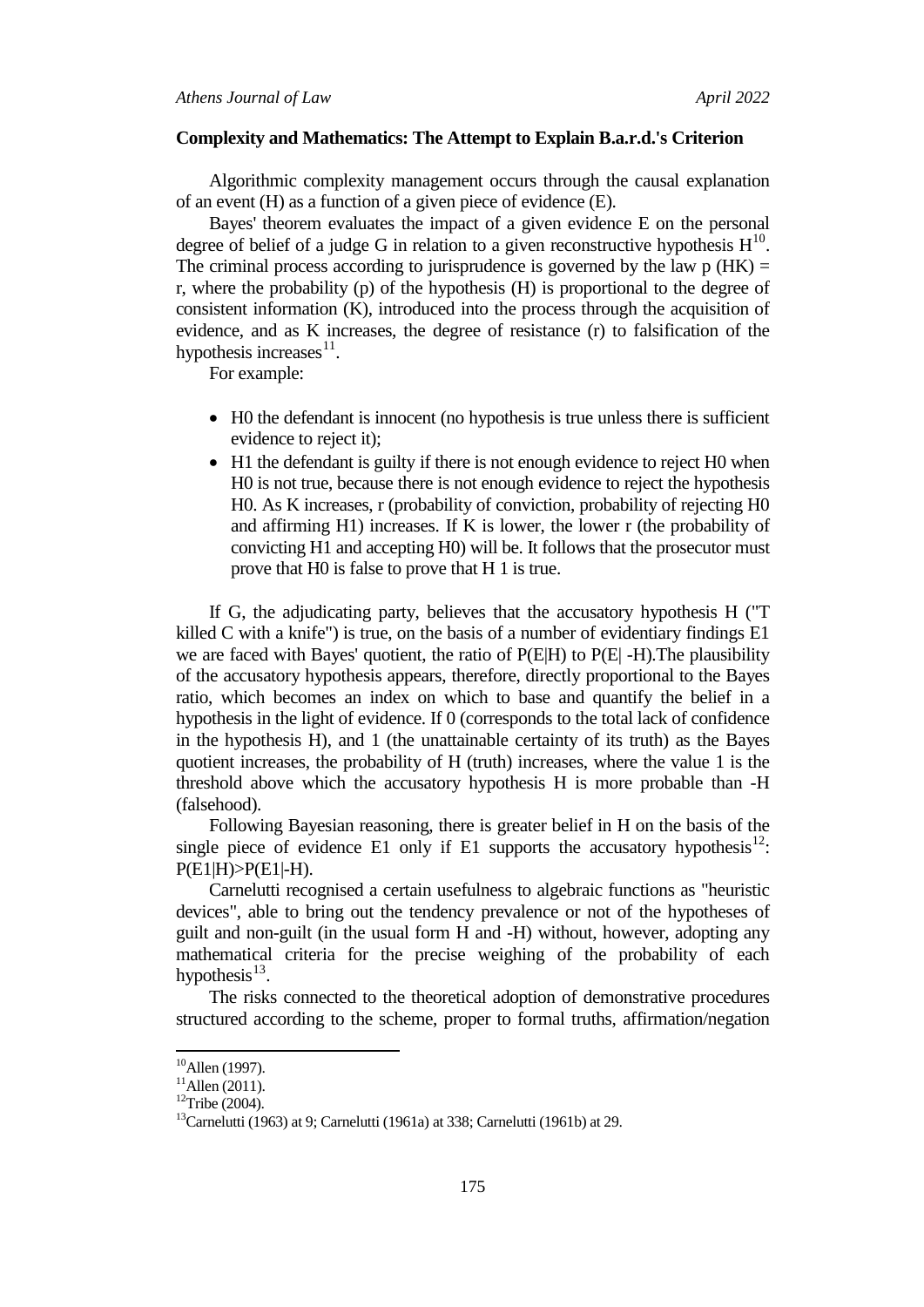have shifted the attention to the dialectical conception of truth, where the principle of the right to cross-examination is no longer considered only as a limit and a control of the activity of the prosecutor or the judge, but rather as a logical form of the investigation procedure and, ultimately, as a guarantee of the reliability of its results<sup>14</sup>. In a causal sense, it seeks to calculate the probability of an event that is a consequence of another<sup>15</sup>.

Clearly, the use of a scale of 0 to 1 does not allow for a full degree of conviction (100%) of the validity of charge H on the part of G. A very large amount of evidence, even in the case of strong disagreement, will stabilise the overall quotient, but will not raise the threshold of conviction<sup>16</sup>. In the case of 10 trials (E), of which, for nine of them,  $P(H|E1\rightarrow 9)$  is consistently at 90%, if even the last event gave Bayes' ratio a percentage figure of 90%, the overall (iterative) threshold would remain at 90%, but at the same time make the figure statistically more reliable.

Very rarely, in fact, does the degree of rational belief remain unchanged over the course of the survey. What we see, on the contrary, is the modification of H's degree of belief, either in terms of increase or decrease, so that evidential reasoning can be defined as a "progressive rational determination" of the probability of the accusatory hypothesis, continually recalculated as the complexity of the evidentiary framework increases.[17](#page-3-3) The iterative approach to Bayes' theorem consists in repeating the calculation of the weight of P(H) with respect to the results acquired from time to time. It is fully probative of the proof E1 only when it is able to validate H, with a weakening of -H, or vice versa.

Thus, it can be said that Bayes' theorem is a logical-probabilistic function describing the correct procedure for revising confidence toward a hypothesis in light of a set of tests.<sup>[18](#page-3-4)</sup> Thus, a method of calculating  $P(H)$  quantifies not only the preponderance of evidence canon of the civil trial, but also the far more ambiguous beyond a reasonable doubt canon<sup>[19](#page-3-5)</sup>. In the specific context of the criminal trial, the application of a Bayesian model allows one to test whether the "personal probability that the prosecution's version [Ha] is true compared to the defence's

<span id="page-3-5"></span>

<span id="page-3-0"></span> $14$ Williams (2002) at 101.

<span id="page-3-1"></span> $15$ Viganò (2013).

 $16$ Allen (1994).

<span id="page-3-3"></span><span id="page-3-2"></span> $17$ AA.VV. (2006) at 113. The abduction of H is followed by the deduction of all possible consequences of H, to be sought at the crime scene. Given H for true, if the subjective probability of observing E1 is almost identical to that found in the case of the truth of -H, then E1 is irrelevant. In the case of irrelevant evidence, the coefficient on the ratio result is 1 due to the equivalence of P(E|H) and P(E|-H) while evidence that is statistically not in agreement with H generates a coefficient of less than 1 by substantiating -H, (the numerator being smaller than the denominator). If the probability of observing E1 given H is 0.8 on the  $0 \rightarrow 1$  scale, the corresponding probability of observing E1 if the defendant is innocent (-H) must necessarily inform the remaining 0.2. Under this assumption, the odds ratio is much higher than 1, namely equal to 4, denoting a much higher probability of H with respect to E than -H. The statistical probability of observing E1 in the truth case of the charge hypothesis H  $[PE1|H]$  is higher than the statistical probability of observing it in

<span id="page-3-4"></span>the -H case [i.e. P(E1|-H)].<br><sup>18</sup>Black (1984); De Finetti (1970).<br><sup>19</sup>Allen, (1981).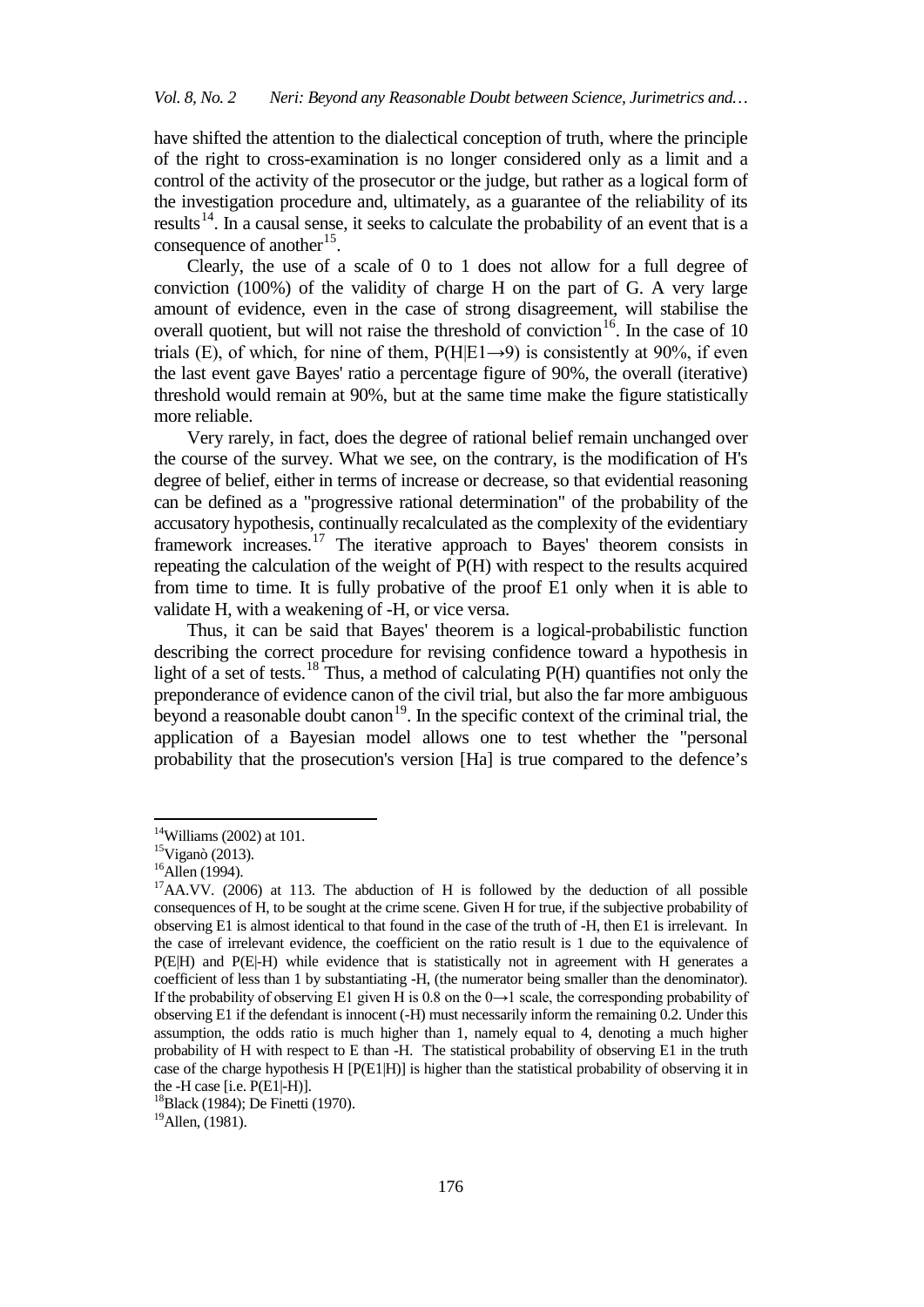version [Hd]", but at the same time imposes, the verification that the critical probability threshold P (reasonable doubt) is exceeded<sup>20</sup>.

#### **The Failure of Jurimetrics**

It is intimately immoral to convict a man by calling him a criminal, saying to oneself, 'I believe there is a probability of one to twenty that this accused is innocent, but "I am willing to take the 1/20 risk of sacrificing him wrongly, in the interest of public safety and my own personal safety<sup>21</sup>." Immoral is setting a threshold of reasonable doubt once and for all, which means admitting a certain threshold of risk of convicting an innocent person. Doubt is said to be unreasonable when the probability of the accusatory hypothesis based on the available premises is separated by only one for a negligible interval<sup>22</sup>.

Legal Bayesianism which presents itself as a theory that is not only "true" but capable of solving almost all problems in the evaluation of evidence, has suffered considerable criticism. Even Italian jurisprudence<sup>[23](#page-4-3)</sup> has set this threshold at a limit value of 1, basically 99% or 99.999%. However, the numerical identification of the critical threshold does not seem to be within the reach of mathematical interpretation, especially since in itself, as recalled, the existence of a threshold that allows the judge to convict the accused even knowing that there is a certain margin of probability of his innocence is a cost of precision intimately immoral.

The new legal Bayesianism has sought to resist this through the inclusion of an evidentiary gap figure in Bayes' theorem. Based on these considerations, in a model of judgment that perceives the need for completeness or, at least, sufficiency of evidence, one should compare the data found. In the logic of reasonable doubt, the proof of H (innocence) does not work simply because it is not necessary.

On the contrary, such an application exposes the judgment to unwanted efforts, since the proof beyond a reasonable doubt of the falsity of a hypothesis does not differ, in terms of methods of ascertainment and difficulties, from the proof of its truth with the difference that, while for the purposes of conviction such an intellectual and economic effort is reasonable, the proof of innocence appears completely unnecessary and uneconomical, since the trial is called to examine only the propositional truth of the charge<sup>[24](#page-4-4)</sup>.

 $20$ Pardo & Allen (2008).

<span id="page-4-1"></span><span id="page-4-0"></span><sup>&</sup>lt;sup>21</sup>Taroni, Bozza & Vuille (2018).<br><sup>22</sup>Masera (2007).

<span id="page-4-3"></span><span id="page-4-2"></span><sup>&</sup>lt;sup>23</sup>Cass., Sez. I, 3 marzo 2010, Giampà, in Ced. Cass., n. 247449. 65 V. Cass., Sez. IV, 8 luglio 2010, n. 36343, in Dir. pen. proc., 2010, p. 1427. 66 V. Cass., Sez. III, 15 aprile 2010, n. 21396, in dejure. Cass., Sez. II, 11 gennaio 2007, Messina, in Ced. Cass., n. 235716. 67 V. Cass., Sez. feriale, 27 luglio 2010, n. 30576, in dejure. Corte Cost., 24 gennaio 2007, n. 26,. Cass. Sez. Un., 30 ottobre 2003, Andreotti and others, est. Canzio. Cass., Sez. I,18 aprile 2006, n. 22023, in dejure. Cass., Sez. II, 21 aprile 2006, Serino, in Ced. Cass., n. 233785. Cass. Sez. IV, 17 giugno 2011, Giulianelli, in Ced. Cass., n. 250903. Cass., Sez. IV, 4 aprile 2013, n. 19749, in dejure. Cass. Sez. III, 20 giugno 2013, n. 37373, in Dir. giust. online, 2013, 13 Cass., Sez. I, 21 aprile 2010, Erardi, in Dir. pen. proc., 2011, p. 203; Della Torre (2014). 24Ubertis (2009).

<span id="page-4-4"></span>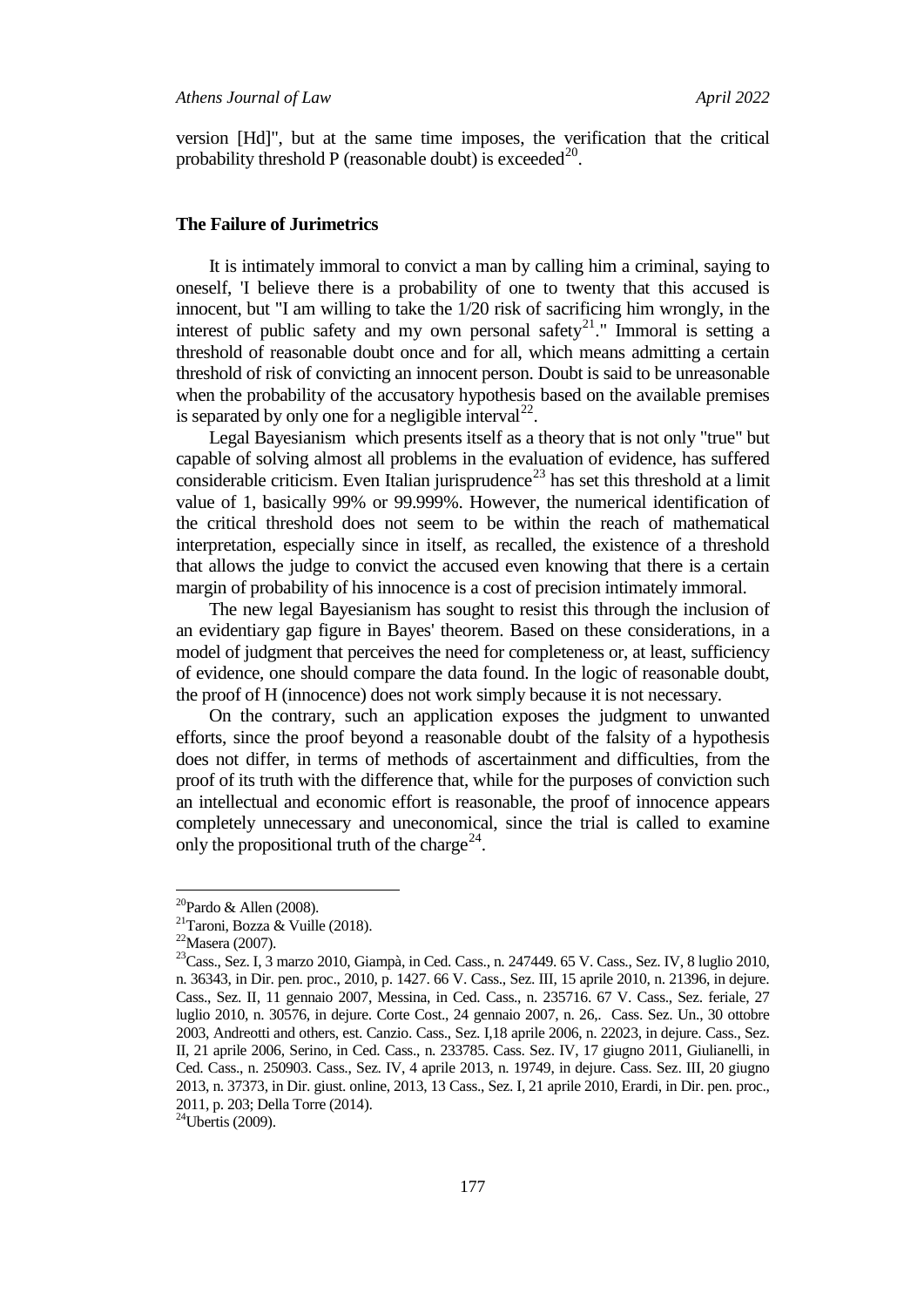The failure of Bayesian theory is also due to the attempt of the Swedish EVM model to explain reasonable doubt. The Evidentiary Value Model (EVM) was developed independently to resolve the doubts raised by the codification of the concept of free and rational belief of the judge. On the Bayesian concept, the Swedish model maintains the idea that belief in a hypothesis H is quantifiable and that Bayes' theorem represents the basic model for calculating the evidentiary weight of an individual piece of evidence<sup>[25](#page-5-0)</sup>.

However, we rule out that belief formation resides in a mere statistical determination of the probability of observing H in light of E, but EVM proposes to define judgment as an assessment of the "evidentiary relationship" between the accusatory hypothesis and the acquired compendium of evidence. Thus, the judge is not primarily concerned with establishing the truth of the *factum probandum*, but with establishing that there is an adequate "evidentiary relationship" as to the presence, or possible presence, of a causal or logical link between the evidence and the subject since even a high degree of conviction of the truth of an accusatory proposition "beyond a reasonable doubt" has judicial value only if it is established on the basis of an "adequate" evidentiary relationship that justifies it  $26$ .

Evaluating the evidence would then mean estimating the probability that individual pieces of evidence from time to time "prove" the hypothesis. In dynamic terms, the Evidentiary Value Model allows one to combine the different values of the evidentiary ratio (A) of the individual pieces of evidence acquired with respect to the hypothesis H, through an expression of the type: where the relationship between each individual evidentiary value is disjunctive and independent since the question is not "whether all the evidentiary facts prove the [H] issue, but whether some of them do.

The justification, however, of a belief placed at the heart of the argument must never result in a mere identification of the causal law capable of explaining the greatest number of similar hypotheses. One must think that the evidence has been supported by further evidence, also because, otherwise, the reasonable doubt that a health damage has had other causes (or concomitant causes) appears difficult to overcome if one considers each specific case  $2^7$ .

In other words, the doubt about the conduct of the crime must be compatible with the conviction, if it is in any case certain that the defendant has committed the crime in question would otherwise be an abnormal expansion of responsibility, in violation of the guarantee of responsibility for their actions<sup>28</sup>.

For this reason, the statistical data on which Baianism is based must be belied by the peculiarities of the concrete case, whose probative force does not seem to be numerically quantifiable<sup>29</sup>. The rule of sharing the burden of proof requires that the prosecution, in formulating its reconstructive hypothesis, must present evidence that excludes any reasonable doubt of innocence.

<span id="page-5-0"></span> $25$ Taruffo (2009).

<span id="page-5-1"></span> $26$ Iacoviello (2006) at 3869

<span id="page-5-2"></span> $27$ Piemontese (2004) at 740; D'Alessandro (2012).

<span id="page-5-3"></span> $28$ Centonze, (2001) at 287.

<span id="page-5-4"></span><sup>&</sup>lt;sup>29</sup>Simon & Mahan (1971); Kageghiro & Stanton (1985).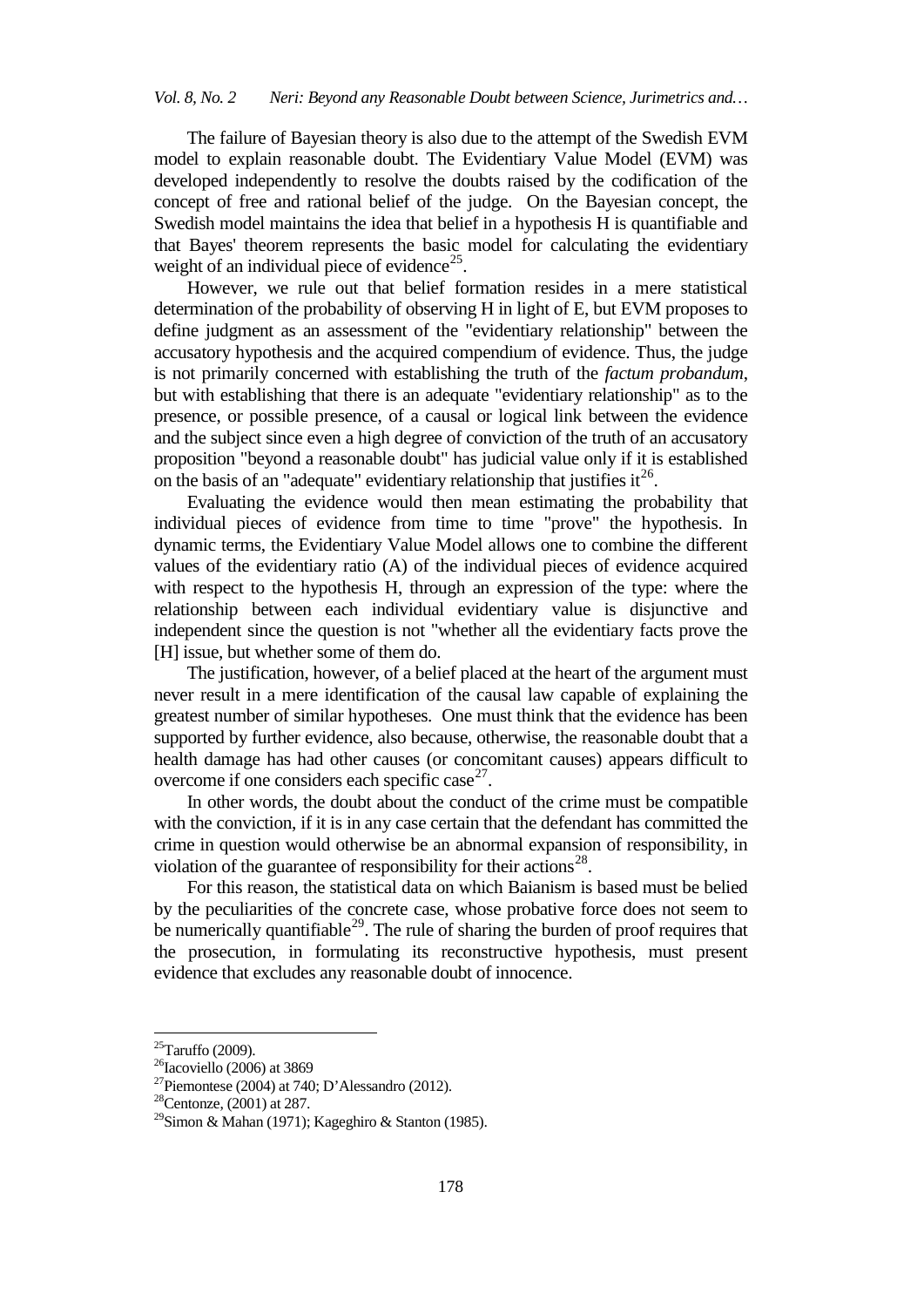Only if this result is obtained, the presumption can be said to be won; in the opposite case, that is, in the case in which there is a reasonable doubt that the accused is really guilty, the judge cannot do anything but acquit. If, as it seems, these considerations are generally valid, it follows that the criterion of "reasonable doubt" cannot be quantified. In essence, the reasonableness of the doubt cannot be "weighed" in percentage terms: to say that it "counts" more than 5%, or more than 10% (or more than 0.1‰) ends up being a meaningless statement.

The numerical result of the Bayesian procedure also depends on subjectively fixed elements (think of the choice of the population of individuals who may have left the organic trace from which it was extracted a certain DNA profile), which only at a later stage can be processed according to the canons of logicalprobabilistic schematism $30$ .

Bayesian theory does not offer mechanical rules of calculation to be applied automatically, but sets the boundaries within which the decision of the judge must move, requiring, as any logical rule, an explanation of those premises that are often more or less inadvertently concealed when making judgments<sup>31</sup>.

### **The Epistemological Theory**

Traditionally, in the Anglo-American context, this is referred to as the rule of decision, meaning that jurors are instructed to acquit if there is a reasonable doubt of guilt, and to convict if the evidence leaves only unreasonable doubt<sup>[32](#page-6-2)</sup>.

In fact, B.a.r.d. also establishes a standard of evaluation, insofar as the reasonableness of the doubts must be evaluated on a reasonable basis. More recent American theory focuses on the error distribution function.

The norms of evidence have this function in that they distribute the possible errors of the decision makers, favouring in the case of the criminal norm the false negatives (acquittal of the guilty) over the false positives<sup>[33](#page-6-3)</sup> (conviction of the innocent).Reasonable doubt is sufficient to falsify the description of the fact, even in the presence of total evidentiary confirmation and its truth: this must be able to be extrinsic in a motivation that is explained through logical categories and that is respectful of the principle of non-contradiction a state of doubt understandable to any rational person<sup>34</sup>. Reasonable doubt must be a qualified doubt. And because it is a rule of judgment, the reasonableness requirement does not have to be motivated. So there is an identification of an evaluative threshold of reasonable doubt in motivation through logical categories.

Above this threshold, the gradations of intensity of doubt all go toward the certainty of innocence; in the opposite case, we are in the presence of an irrelevant doubt that leaves the field to the procedural certainty of guilt. For the law of evidence to be truly regulatory, it must regulate the interaction between what is

<span id="page-6-1"></span><span id="page-6-0"></span> $^{30}$ Callen (1982).<br> $^{31}$ Tillers & Green (2003) at 275

<span id="page-6-3"></span><span id="page-6-2"></span> $^{32}$ Laudan (2003) at 297; Minhas (2003) at 127<br> $^{33}$ Fassone (1997).

<span id="page-6-4"></span><sup>34</sup>Ramadan (2003) at 233.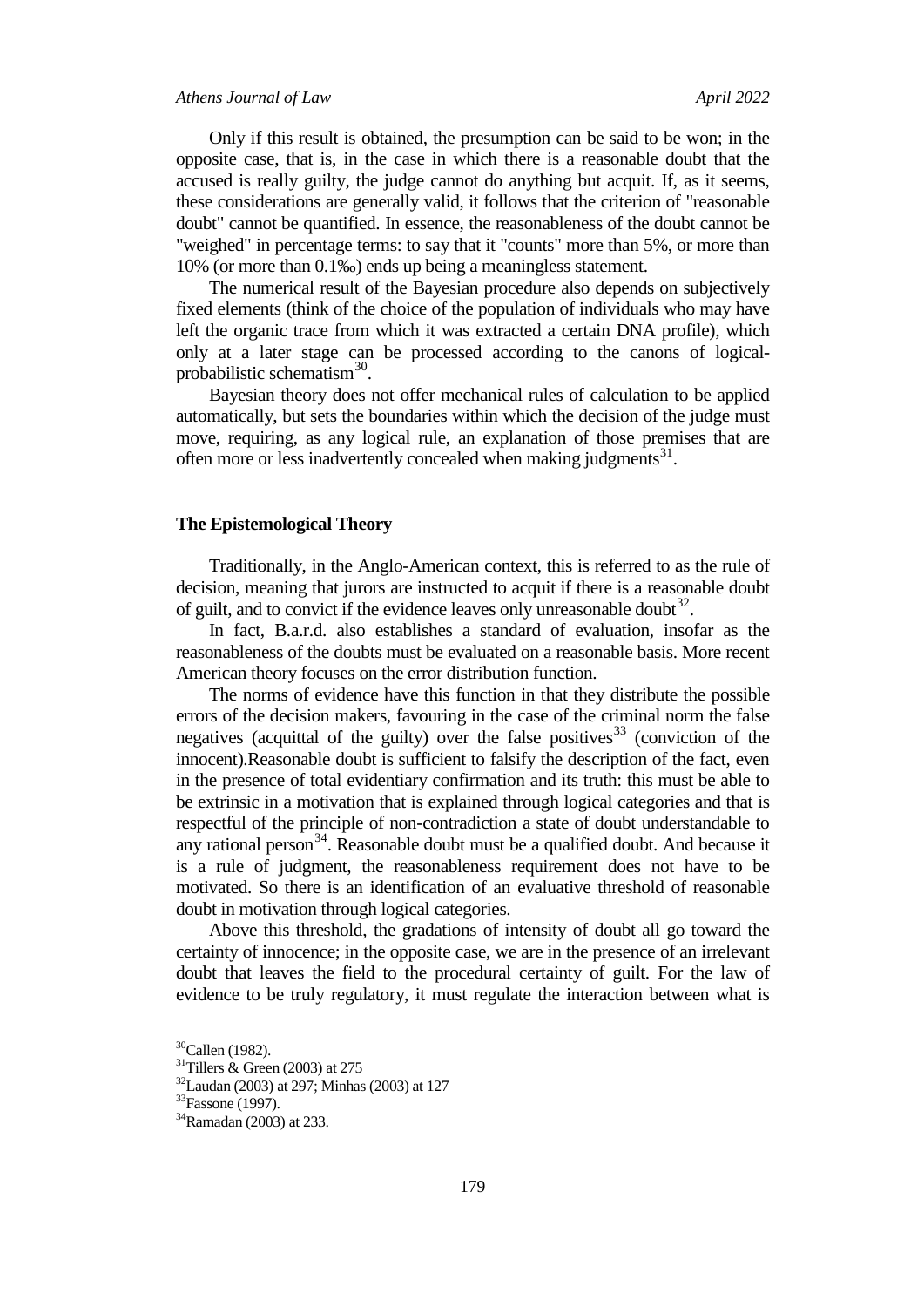given at trial and the resulting inferential process that depends on the knowledge and beliefs of the investigator through the evidentiary process that manifests that interaction. Beyond a reasonable doubt, then, is a principle of prudence and seriousness that should guide the formation of the judge's belief about the facts<sup>35</sup>.

The B.a.r.d. does not express a real legal rule but an ethical principle on the basis of which the judge can condemn only if he is certain of the guilt of the accused. Reasonable doubt exists when, faced with the description of the fact that establishes guilt, it is nevertheless possible to formulate a reasonable alternative hypothesis around the same fact.

Thus, one can have either the hypothesis contrary to the starting hypothesis or one or more hypotheses different from the starting hypothesis. A reasonable hypothesis is defined as a narrative of the fact that appears normal or more properly plausible  $36$ . The concept of verisimilitude does not imply probability, much less proof, of the fact, but implies something other than mere theoretical possibility. It is based on reference to the normal course of events or, if you like, to the maxims of experience.

It is a criterion of practical reasonableness: if it is not possible to imagine a plausible alternative version of the fact, it can be said that the proof of it does not meet any reasonable doubt. If, on the other hand, at least one possible alternative version can be hypothesised, then whatever the evidence for the fact, conviction cannot be pronounced.

The problem lies in justifying reasonable doubt with respect to the foundation of the starting hypothesis. In this way, the meaning of the standard depends on criteria that vary over time and space, as the cultures from which the criteria of normality and verisimilitude are drawn change. The purpose of the trial is to try to explain why that fact (that crime) happened.

The law of evidence must regulate the interaction between what is given at trial and the resulting inferential process that depends on the knowledge and beliefs of the investigator through the evidentiary process that manifests that interaction $37$ . This allows for the testing of whether the story finds corroboration in other facts that were ignored or not considered significant in the immediacy, but which assume relevance in the case of choice.

The strategy for the balance between science and law consists in shifting the decision-making primacy of the judge, entrusting him with the task of assessing the reliability and relevance of the scientific evidence presented by the expert witness, by means of a grid of evaluation criteria<sup>38</sup>: (i) whether the theory or technique employed at the basis of the evidence has been tested and is falsifiable; (ii) whether the theory or technique has been peer reviewed and published; (iii) the rate of error, known or potential, associated with the theory or technique; and, finally, (iv) whether the theory or technique has been generally accepted by the relevant scientific community.

<span id="page-7-0"></span> $35$ Ramadan (2004) at 64.

<span id="page-7-1"></span><sup>36</sup>Chinnici, (2006).

<span id="page-7-2"></span><sup>37</sup>Blaiotta & Carlizzi (2018).

<span id="page-7-3"></span><sup>38</sup>Haack (2015) at 39.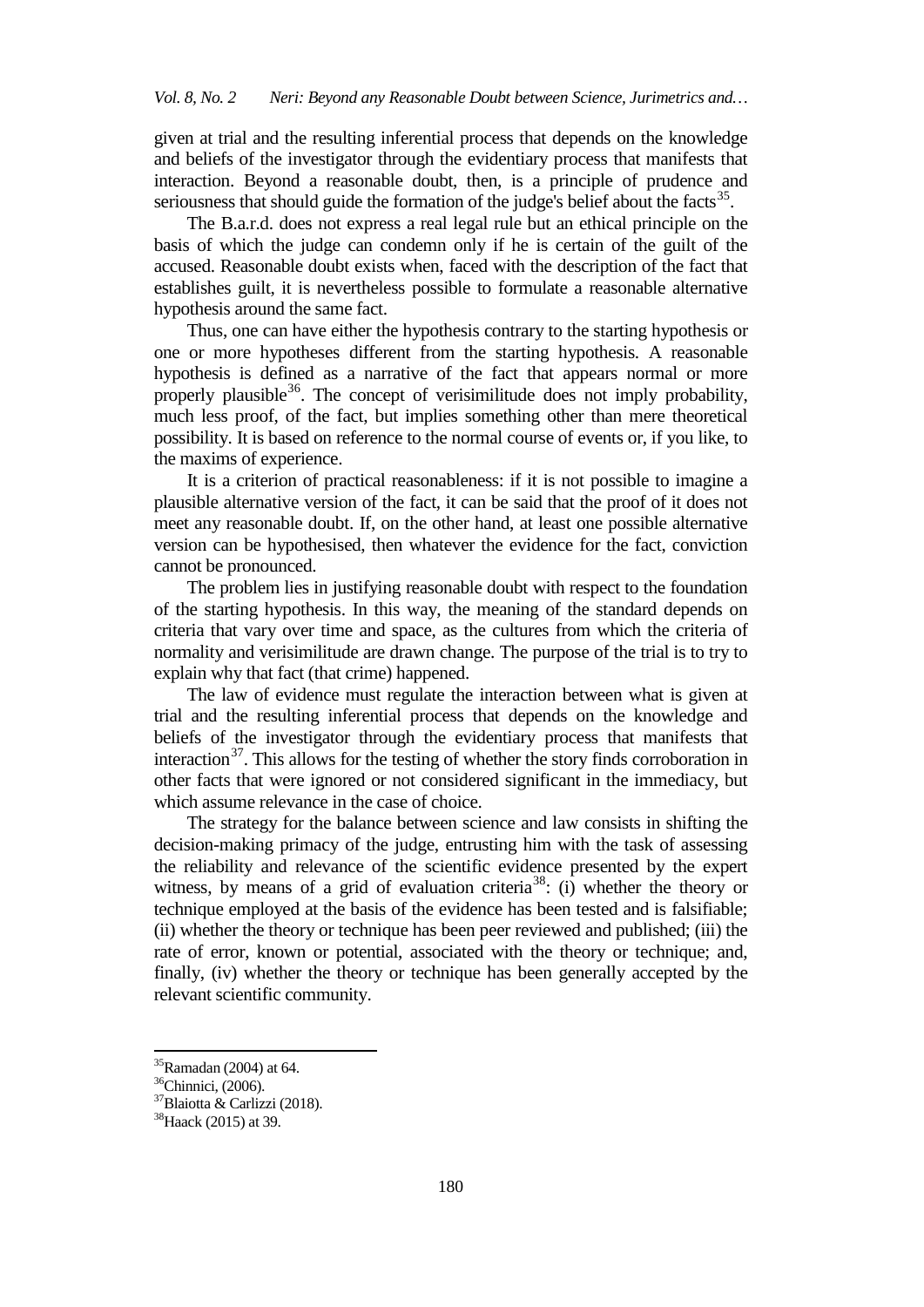#### *Athens Journal of Law April 2022*

These criteria emphasise the autonomy of the judge with respect to scientific knowledge, the conception of science as functional to the ascertainment of truth in the trial, that is, of science referring to the trial context<sup>39</sup>. Scientists must increase confidence in the evidence they present during a proceeding, through ethical behaviour that excludes scientifically unsound methods and recourse to bad science; they must also be able to present their knowledge in a coherent and comprehensible way for legal practitioners. Legal professionals must accept and understand that science is rarely absolute: confidence and comprehensibility inherently rely on a symbiotic relationship between science and its scientists and the law and its jurists, and on adherence to guidelines and standards that distinguish what is accepted and incontrovertible from topics open to debate and investigation.

# **The Logical Theory**

The subjectivity of the decision must be based on the arguments of the statement "x is proven beyond a reasonable doubt"<sup>[40](#page-8-1)</sup>. The Daubert judgment of 1993 provoked Popper's theory of falsifiability, according to which science proceeds through falsification of statements, and Hempel's logical positivism, according to which a scientific theory must have empirical verifications that confirm it  $41$ .

The risk, underlined by many, of using junk science (bad science) in trials, consisting of knowledge that, although presented as tested and scientific, escapes any assessment of scientificity<sup>[42](#page-8-3)</sup>. In Daubert there is a paradox. The judge appoints the expert precisely because he is not able to make a scientific assessment himself, and the judge is expected to evaluate the outcome of the expert evidence in order to determine whether it is worth using it to decide on the facts $43$ . Therefore, it is assumed that the judge can make an ex-post evaluation of scientific knowledge that he did not possess ex ante. North American jurisprudence, on the other hand, highlights Daubert's weaknesses in the case of criminal judgments<sup>[44](#page-8-5)</sup>.

According to these considerations, "logical probability" can be defined as the relationship between a hypothesis and the elements that confirm its reliability<sup>45</sup>.In fact, in light of the trial results, the case must be framed in the area of operation of the law of coverage or in the field of validity of the maxim of experience, so that

<span id="page-8-0"></span><sup>&</sup>lt;sup>39</sup>Laudan (2006) at 35<br><sup>40</sup>Copi & Cohen (1999); Zaza (2008).<br><sup>41</sup>Welch (2006); Neufeld (2005).<br><sup>42</sup>Berman & Mcclennen (2012).<br><sup>43</sup>Caprioli (2008) at 3529.

<span id="page-8-3"></span><span id="page-8-2"></span><span id="page-8-1"></span>

<span id="page-8-4"></span>

<span id="page-8-5"></span><sup>44</sup>*Coffin* v. *United States* 154 U.S. 432 (1895); *Woolmington* v. *Dpp*, A.C. 462,473-481(1935); *Johnson* v. *Louisiana*, 406 U.S. 356 (1972).<br><sup>45</sup>Haack (2007). Cass. sez. un. 11 settembre 2002 n. 30328, Franzese. It is not allowed, especially

<span id="page-8-6"></span>from the epistemic point of view, «to deduce automatically and proportionately from the statistical probability coefficient expressed by the law of coverage the confirmation of the hypothesis», especially when it comes to the use of a «notion "weak even if always of a statistical test per sample, therefore the doubts about the correctness are not groundless (rectius, justification) of the inference which led to the finding that the causal link of an injurious event was established from the incidence of the case in similar cases.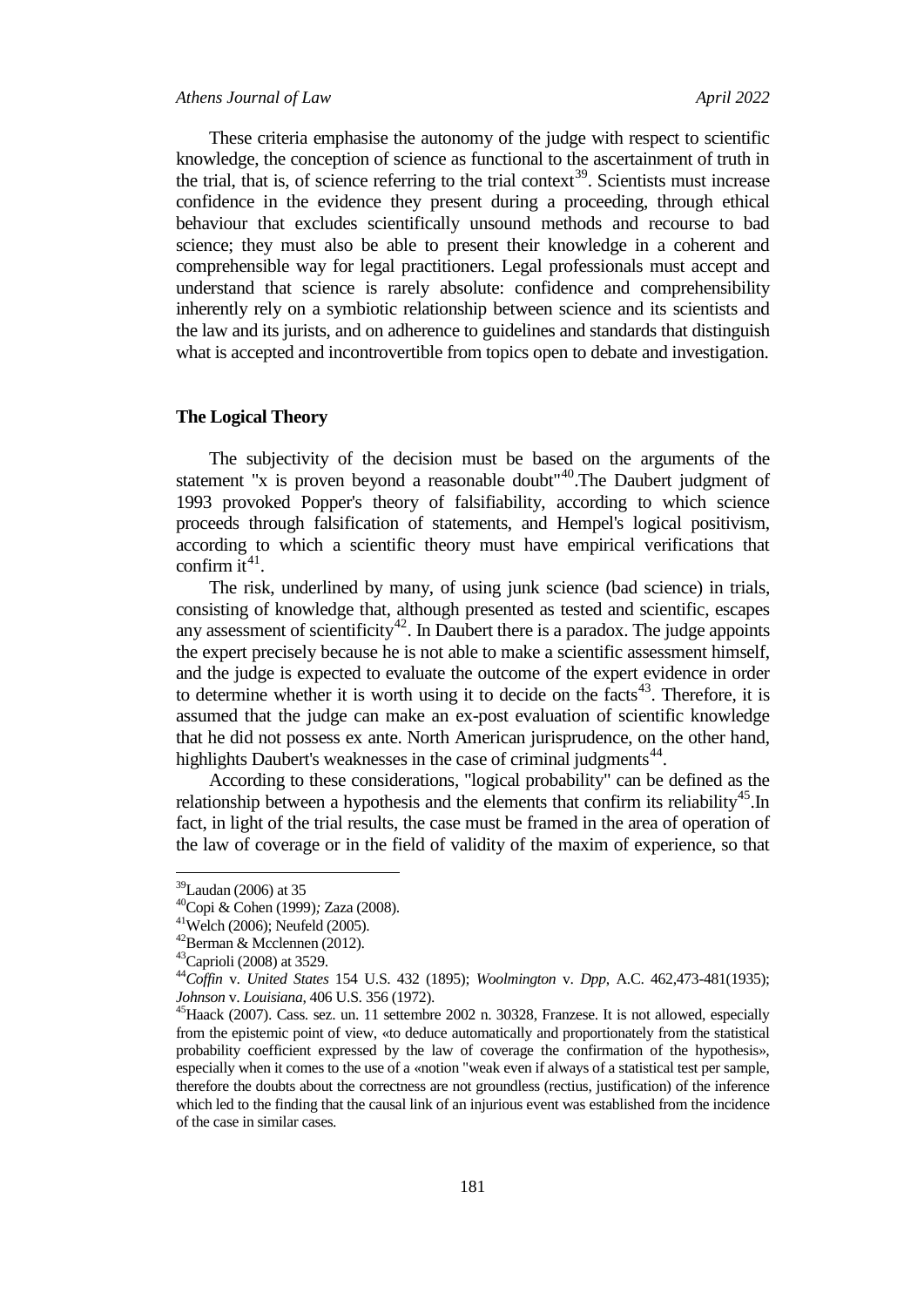there is the certainty of beyond a reasonable doubt, regardless of the statistical validity of the scientific law or the abstract convertibility of the maxim.

The common denominator is the standard of trial certainty which means logical probability beyond a reasonable doubt. If there are relevant facts that only make sense under the innocence hypothesis, then acquittal is required. In short, this proposed standard requires that a conviction is warranted if and only if: (a) The hypothesis of guilt can explain most of the relevant facts of the case; (b) The hypothesis of innocence cannot justify any important evidence that is unexplained on the hypothesis of guilt. Evidence is literally incomprehensible without rules of language and logic, but it is simply accepted that an investigator can process information and deliberate on  $it^{46}$  $it^{46}$  $it^{46}$ . However, it frequently happens that in the attempt to find confirmation of the reconstructive hypothesis formulated, new facts are discovered from which the need for modification or some adjustment of the proposed "story" arises.

Therefore, the selection of the relevant conditions of the event is the result of a circular process, which ends when all the elements acquired have been used to confirm the hypothesis $47$ . The last stage is the attempt to falsify the hypothesis: considering the alternative hypotheses and proving their unfoundedness. Thus, refutation increases explanatory power. Relative plausibility theory is the best explanation of legal evidence to date<sup>48</sup>. Differential diagnosis involves the elimination and inclusion of hypotheses based on the differentiation of data points. To some extent this is like forming a story, but the conceptual gaps involving the nature of the evidence and the unique context of scientific endeavours are remarkably unresolved.

### **Criminal Trial or Statistical "Trial"?**

The most recent analyses by scholars of epistemology identify the cause of the uncertainty emerging from post-Daubert jurisprudence and doctrine precisely in the lack of coherence of the Daubert rules themselves on the philosophicalscientific profile<sup>49</sup>. The Court in the Daubert case has improperly referred to Popper's theories, which do not provide the judge with the criteria to establish either if an element of evidence is truly scientific or if it is reliable<sup>[50](#page-9-4)</sup>. Even more serious is how the Court has erred in its claim to explain what distinguishes a scientific method from a non-scientific method and in having identified the concept of "scientific" with "reliable" $51$ . The better the evidence with respect to a theory, the more likely it is that this theory is true: scientific evidence should not be treated in an exclusively formal and logical way, but it is necessary to take into account that science is also about our interactions with the world and, therefore, the context. A

<span id="page-9-0"></span>46Tarski (1969) at 31.

<span id="page-9-1"></span><sup>47</sup>Haack (2006).

<span id="page-9-2"></span><sup>48</sup>Haack & Sallavaci (2014).

<span id="page-9-3"></span> $^{49}$ Popper (1969).

<span id="page-9-4"></span><sup>50</sup>Popper (2002); Popper (1963); Cohen & Nagel (1934).

<span id="page-9-5"></span> $51$ Jasanoff (2001) at 372.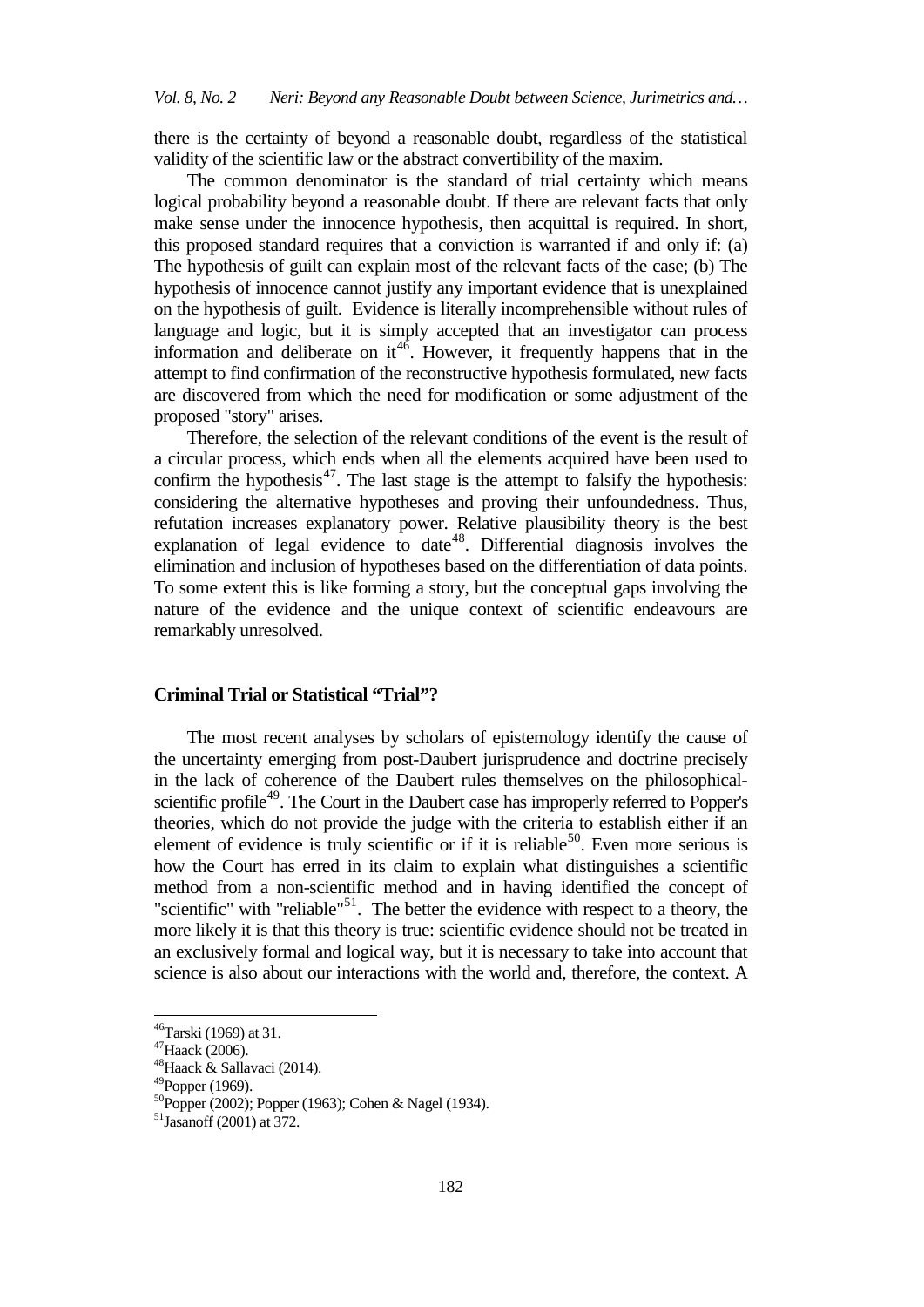reasonable solution is to show that, however improbable, this hypothesis is still possible in a pragmatic sense, i.e. in the context of what actually "could happen".

The fundamental principle, at the basis of all procedural systems, developed and consolidated since Daubert establishes that the evidence provided by the expert is not binding for the judge and that, however complex it may be, the judge has the burden of interpreting and reworking the information content independently $^{22}$ . Particularly in the European context, especially in the criminal field, important normative bases for the discipline of scientific evidence in the distinct moments of the admission, the assumption and the use of the evidence contribute to define the role of science in the process; moreover, several sentences establish criteria for the validation of non-established scientific knowledge<sup>[53](#page-10-1)</sup>. If, on the other hand, one was to fall below this minimum standard, one would be faced with a doubt that does not exist, because in reality there is a certainty: the procedural certainty of guilt. Can the criminal justice process be reduced solely to a statistical hypothesis test? The answer is still evolving. For now, the following considerations can be made.

The reliability of a theory depends on the studies that support it; the factual basis on which they are conducted; the breadth, rigorousness and objectivity of the research; the degree of support that the facts give to the thesis; the critical discussion that accompanied the elaboration of the study. Finally, from the judge's point of view, the identity, unquestioned authority, and independence of the person handling the research, and the purposes for which he or she is moving, are of preeminent importance. In summary, the criminal process is like a test of statistical hypotheses (statistical process) because its purpose is to collect evidence to prove a thesis, (the burden of which is initially the impulse of the prosecutor who then the defence refutes) and because the prosecutor wants to falsify the innocence of the accused and then prove his guilt. It is well known that the way to prove a hypothesis is not through corroborating evidence, but through falsifying alternative evidence.

Scientific research, in fact, shows that even a large amount of data in favour of a theory are not sufficient to prove it, while one against can be decisive to make it fall, emphasizing the importance of a "falsifying look" in the critical evaluation of the facts. However, our mind is built on the principle of verification: in front of a hypothesis that seems plausible, and therefore in front of a story, a plausible story, the common attitude is to look for evidence that supports it<sup>54</sup>. It is anything but an "irrational" proceeding of the human mind, the unusual, the improbable is always lurking. We cannot but take note of this reality: in practice, the most probable hypothesis can be false and the one that appears most unlikely to be true. However, it is not only the accusation and the story linked to it that takes the form of a narrative. The criminal trial also possesses within itself, constitutively, a narrative structure: in all judicial systems, a trial begins with a charge presented by the prosecutor, that is, a hypothesis of guilt. The defence presents an alternative hypothesis, but only as a second hypothesis. This order of presentation, guilt and

 $52$ Arcieri (2017).

<span id="page-10-1"></span><span id="page-10-0"></span><sup>53</sup>Corte e.d.u., 4 giugno 2013, Hanu c. Romania; Corte e.d.u., 9 aprile 2013, Flueras c. Romania; Corte e.d.u., 5 marzo 2013, Manolachi c. Romania; Corte e.d.u., 5 luglio 2011, Dan c. Moldava.

<span id="page-10-2"></span><sup>&</sup>lt;sup>54</sup>Haack (2012); Fuselli (2008) at 52.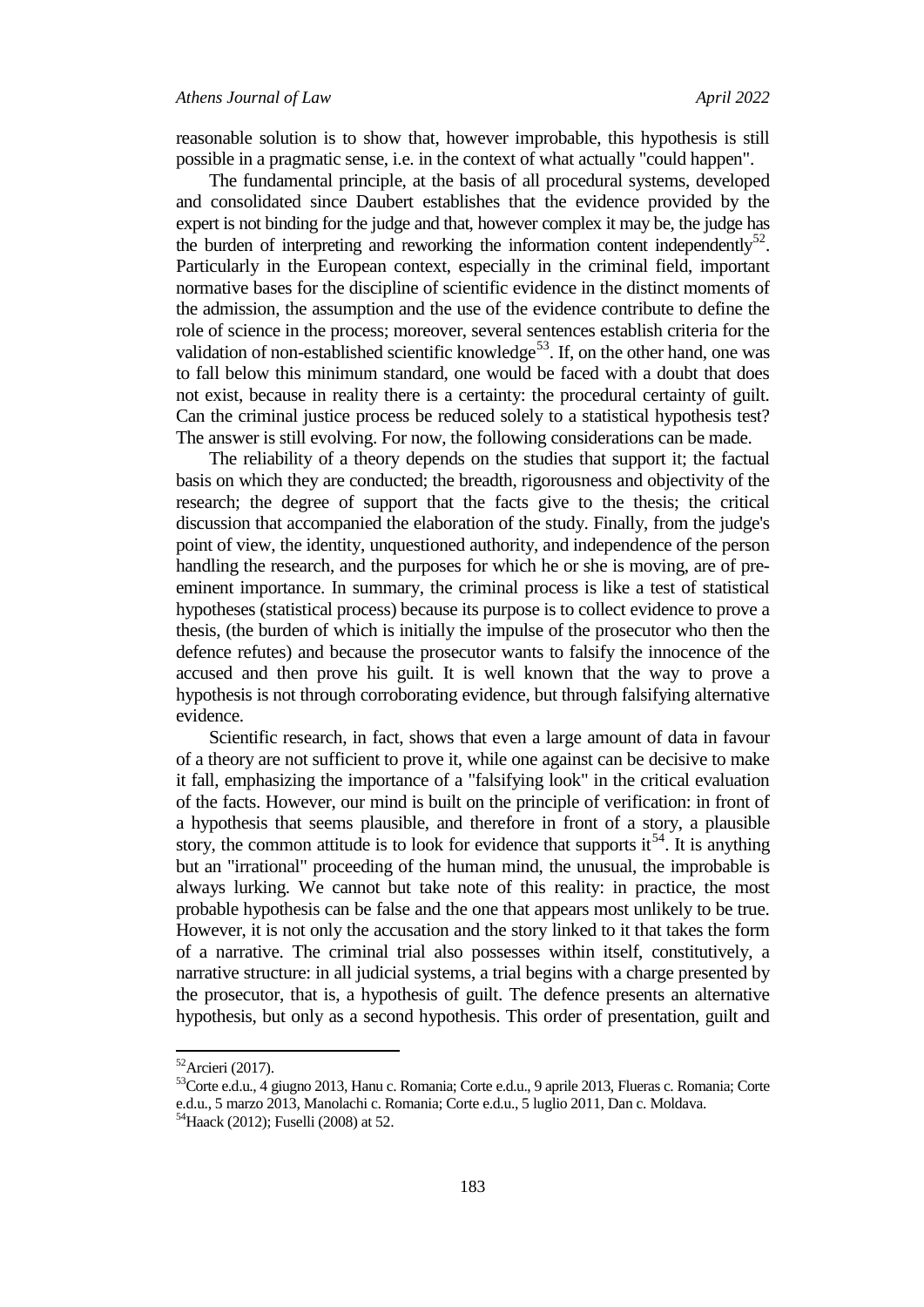innocence, has a significant impact on the formation of the judgment, because the consideration of a first hypothesis makes the acceptance of an alternative hypothesis less likely. This is the so-called inertia effect: once a hypothesis has taken root in the cognitive system, it becomes difficult to modify it with information that, presented first, could have been influential.

Of course, the order of presentation cannot be changed, and therefore the narrative plausibility of the story hypothesised by the prosecution always precedes the presentation of that hypothesised by the defence, for this reason it dominates it and needs, in order to be true, a smaller number of evidentiary elements than the defence thesis needs. The accusation, after having been subjected to the procedures of confirmation or falsification of the reconstructive hypotheses of the fact put forward by the parties, brings with it, before the final decision of the judge, also the argumentative sequence foreseen by the procedural structure. The judge's problem is not to seek an impossible certainty, but to increase the degree of probability and reduce the margin of error to a rationally and socially acceptable threshold. It is debated whether statistical frequencies (when they exist, which in most cases they do not) can provide proof of a fact, to the widely prevailing opinion is in the negative, since it is said that statistics serve to make predictions by measuring the possibility of the occurrence of an event (or the frequency of a risk) in a given context but do not serve to determine the probability that an unknown event has already occurred<sup>55</sup>. In any event, the percentage in which a statistical frequency is expressed indicates the tendency frequency of an event, but does not correspond to the degree of evidence about the occurrence of that event<sup>56</sup>. The judicial body must therefore obtain a degree of confirmation fixed by law in order to consider the reconstructive hypothesis put forward by the party as proven<sup>[57](#page-11-2)</sup>. It is always up to the judge to ultimately determine the probative value of the facts and therefore to establish whether in the concrete case the 'degree' of proof required by law has been reached<sup>[58](#page-11-3)</sup>.

# **Conclusion**

The differences between science and law, as far as evidence and evidentiary procedures are concerned, can be addressed with the tools of epistemology, but a "legal epistemology", that is, an epistemology that investigates the relationship between evidence, scientific research and litigation-driven research that addresses the relationship between probability and justice; and that clarifies the role of expert scientific testimony in the difficult balancing act between inadmissibility and completeness. However, it has also been argued that the adjective "reasonable" means "plausible" and is not equivalent to "logical" or "rational," since otherwise a

<span id="page-11-0"></span> $55$ Saini (2009).<br> $56$ Picinali (2018).

<span id="page-11-2"></span><span id="page-11-1"></span><sup>57</sup>Lempert (1977).

<span id="page-11-3"></span> $58$ Bona (2014).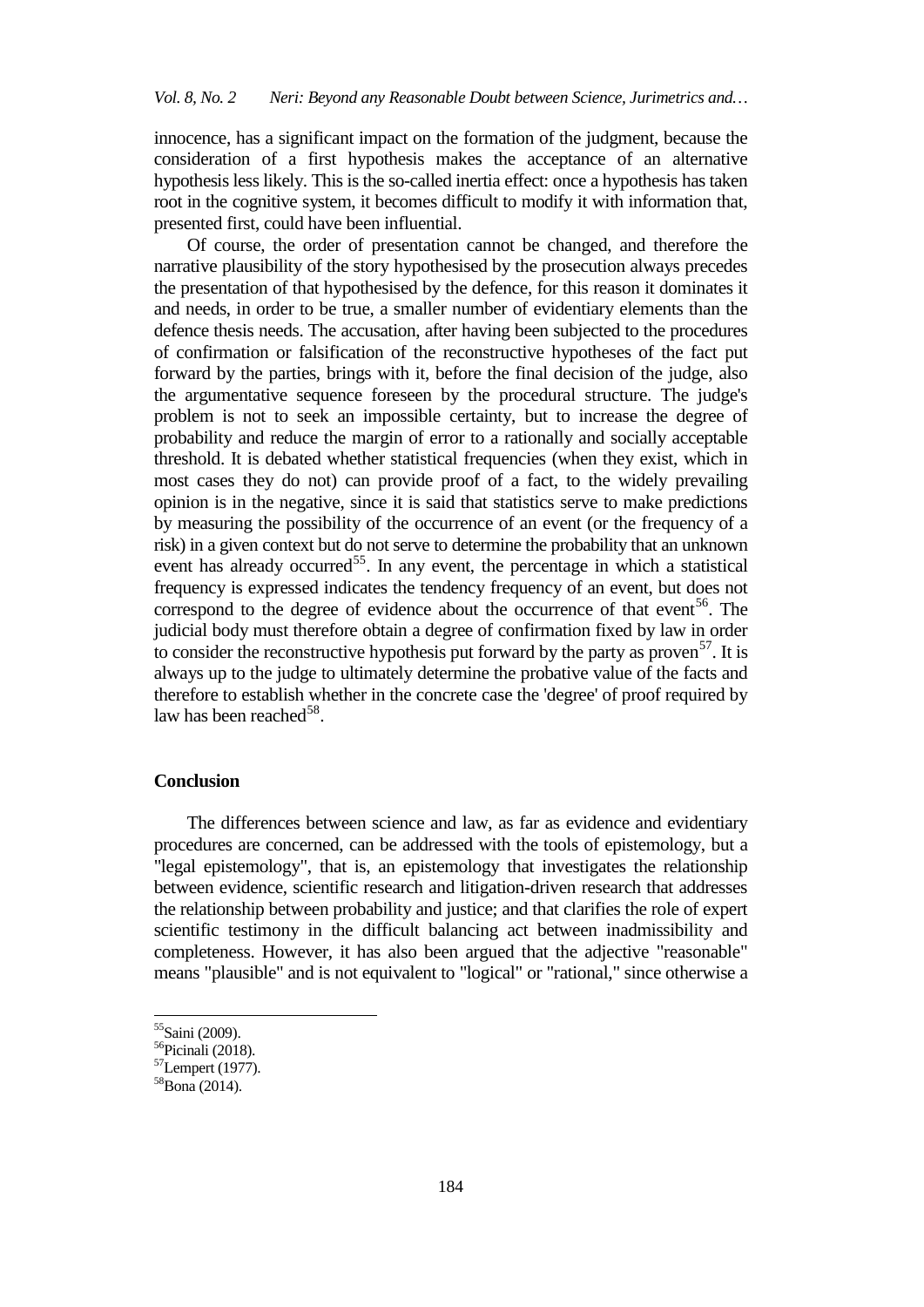#### *Athens Journal of Law April 2022*

conviction would never be reached. In fact, one can never exclude the existence of a doubt understood in a logical-rational sense, because one could always assume the innocence of the accused, even in the presence of an overwhelming probative picture of guilt. Although it cannot identify a unitary conception of reasonableness, it can certainly recognise the existence of a sort of minimum threshold, above which we must guide us, inevitably, in the direction of innocence.

#### **References**

AA.VV. (2006). *Novità su impugnazioni penali e regole di giudizio.* Milano: Giuffrè.

- Anderson, T., Schum, D. & W. Twining (2005). *Analysis of Evidence.* Cambridge: Cambridge University Press.
- Allen, R.J. (1981). 'Presumptions in Civil Actions Reconsidered' in *Iowa Law Review* 66: 843-867.
- Allen, R.J. (1994). 'Factual Ambiguity and a Theory of Evidence' in *Northwestern University Law Review* 88:604-640.
- Allen, R.J. (1997). 'Rationality, Algorithms, and Juridical Proof: A Preliminary Inquiry' in *International Journal of Evidence and Proof* 1:254-275.
- Allen, R.J. (2011). 'Rationality and the Taming of Complexity' in *Alabama Law Review* 62:1047-1068.
- Arcieri, S. (2017). 'Il giudice e la scienza. L'esempio degli Stati Uniti: il Reference Manual of Scientific Evidence' in *Dir. Pen. Cont.,* 6th March.
- Berman, K.R. & N. Mcclennen (2012). "Daubert Turning: Junk Science Replaced By Junk Rulings?" in *ABA Section of Litigation Annual Conference*.
- Black, M. (1984),*Induction and Probability.* New York: Macmillan Publishing Company Inc.
- Blaiotta, R. & G. Carlizzi (2018). *Libero convincimento, ragionevole dubbio e prova scientifica*, *in Prova scientifica e processo penale, (Eds), Canzio G. e Luparia L.*  Padova, Cedam.
- Bona, C. (2014). 'Macchine al posto dei giudici' *in* L. De Cataldo Neuburger*, "L'operazione decisoria" da emanazione divina alla prova scientifica. Passando per Rabelais*. Padova: Cedam.
- Callen, C.R. (1982). 'Notes on A Grand Illusion: Some Limits on the Use of Bayesian Theory in Evidence Law'*,* in *Indiana Law Journal* 57:1–44.
- Caprioli, F. (2008). 'La scienza "cattiva maestra": le insidie della prova scientifica nel processo penale' in *Cass. pen*. 9:3520–3538.
- Caprioli, F. (2009). 'L'accertamento della responsabilità penale "oltre ogni ragionevole dubbio*"* 'in *Rivista italiana di diritto e procedura penale* 1:51-92.
- Carnelutti, F. (1961a). 'Accertamento del reato e "favor rei*"'* in *Riv. dir. proc*. 337.
- Carnelutti, F. (1961b). *Principi del processo penale*. Napoli: Morano.
- Carnelutti, F. (1963). *Verso la riforma del processo penale*. Napoli: Morano.
- Centonze, F. (2001). 'Causalità attiva e omissiva: tre rivoluzionarie sentenze della giurisprudenza di legittimità' in *Riv. it. dir. e proc pen* 1:289-298.
- Chinnici, D. (2006). 'L'oltre ogni ragionevole dubbio: nuovo criterio del giudizio di condanna' in *Dir. pen. proc.* 1555.
- Cohen M. & E. Nagel (1934). *An introduction to Logic and Scientific Method.* New York: Brace & World Inc.
- Copi, I.M. & C. Cohen (1999)*. Introduction to Logic (1994), trad. it., Introduzione alla logica.* Bologna: il Mulino.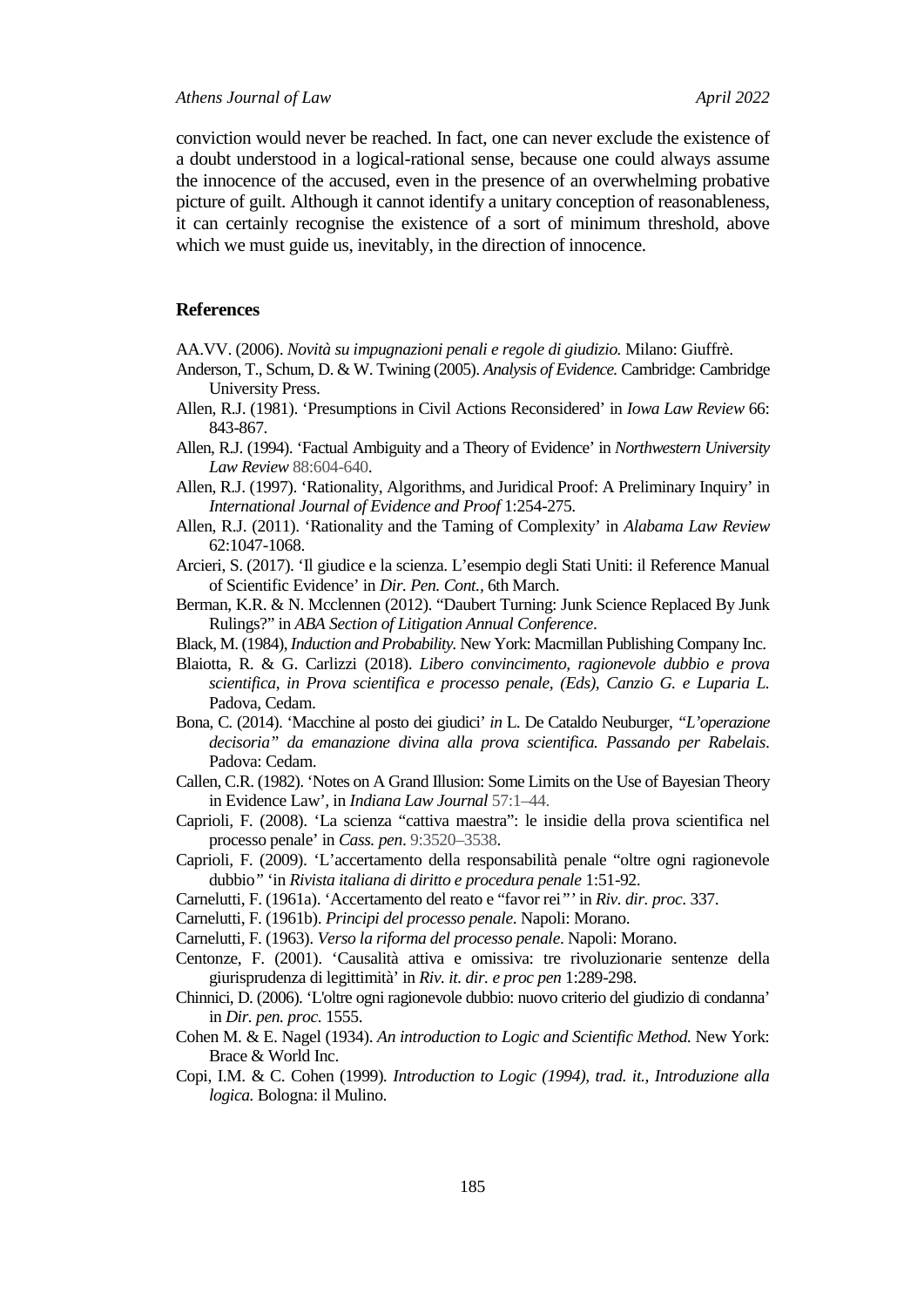*Vol. 8, No. 2 Neri: Beyond any Reasonable Doubt between Science, Jurimetrics and…*

- Dershowitz, A.M. (2007). *Dubbi Ragionevoli. Il sistema di giustizia penale e il caso O.J. Simpson,* Milano: Giuffrè,
- De Finetti, B. (1970). *Teoria delle probabilità*. Torino: Einaudi.
- Della Torre, J. (2014). 'Il lungo cammino della giurisprudenza italiana dell'oltre il ragionevole dubbio'*,* i[n www.dirittopenalecontemporaneo](http://www.dirittopenalecontemporaneo/)
- D'Alessandro, F. (2012). "Spiegazione causale mediante leggi scientifiche, a dieci anni dalla sentenza Franzese" in *Criminalia*:331-356.
- Edgington, D. (1985). "The Paradox of Knowability" in *Mind*, 94(376):357-568. https:// doi.org/10.1093/mind/XCIV.376.557
- Fassone, E. (1997). 'Dalla "certezza" all' "ipotesi preferibile": un metodo per la valutazione' in *Quaderni del C.S.M* .98:195.
- Fiandaca, G. (2005). 'Il giudice di fronte alle controversie tecnico-scientifiche. Il diritto e il processo penale' in *Diritto e Questioni Pubbliche*, n. 5.
- Fuselli, S. (2008). *Apparenze. Accertamento giudiziale e prova scientifica*. Milano: Franco Angeli,
- Haack, S. (2006). 'Prova ed errore: la filosofia della scienza della Corte suprema americana', in *Ars Interpretandi* 11:303-326.
- Haack, S. (2007). 'On Logic in the Law: "Something but not All" ', in *Ratio Juris* 20(1):1-31.
- Haack, S. (2012). 'Six Signs of Scientism' in *Logos & Episteme* 3(1):75-95.
- Haack, S. & O. Sallavaci (2014). *The Compact of Scientific Evidence on Criminal Trial.* London: Routledge.
- Haack, S. (2015). 'The Expert Witness: Lessons from the U.S. Experience' *in Humana Mente: Journal of Philosophical Studies* 28:39-70.
- Iacoviello, F.M. (2006). 'Lo standard probatorio al di là di ogni ragionevole dubbio e il suo controllo in Cassazione' in *Cass. pen*. 11:3869.
- Illuminati, G. (1979). *La presunzione d'innocenza,* Bologna: Zanichelli.
- Jasanoff, S. (2001). *La scienza davanti ai giudici. La regolazione giuridica della scienza in America.* Milano: Giuffrè,
- Kageghiro, D.K. & W.C. Stanton (1985). 'Legal vs. Quantified Definitions of Standards of Burden of Proof'*,* in *Law and Human Behavior* 9:159-178.
- Langbein, J.H. (2003). *The Origins of Adversary Criminal Trial,* Oxford: Oxford University Press.
- Laudan, L. (2003). 'Is Reasonable Doubt Reasonable?' in *Legal Theory* 9(4):295-331.
- Laudan, L. (2006). *Truth, Error, and Criminal Law. An Essay in Legal Epistemology.*  Cambridge: Cambridge University Press.
- Lempert, R.O. (1977). 'Modeling Relevance' in *Mich. L. Rev*. 75(5):1021-1057.
- Marzaduri, E. (2007). 'Commento all'art. 5 l. n. 46/2006*'* in *Leg. pen*. 88.
- Masera, L. (2007). *Accertamento alternativo ed evidenza epidemiologica nel diritto penale. Gestione del dubbio e profili causali*. Milano: Giuffrè,
- Minhas, A.J. (2003). 'Proof Beyond a Reasonable Doubt: Shifting Sands of a Bedrock', in *Northern Illinois Univ. Law Rev*. 23:109-130.
- Neufeld, P.J. (2005). 'The (Near) Irrelevance of Daubert to Criminal Justice and Some Suggestions for Reform' in *Am. J. Public Health* 95:S107-S113.
- Newman, J.O. (1993). *'*Beyond "Reasonable Doubt"' *in New York Univ. Law Rev.* 68: 679- 1002*.*
- Paliero, C.E. (2006), *Il ragionevole dubbio diventa criterio,* in *Guida dir*., n. 10 p. 73.
- Pardo, M.S. & R.J. Allen (2008). Juridical proof and the best explanation. *Law and Philosophy*, *27*(3):223-268.
- Paulesu, P.P. (2009). *La presunzione di non colpevolezza dell'imputato,* Torino: Giappichelli.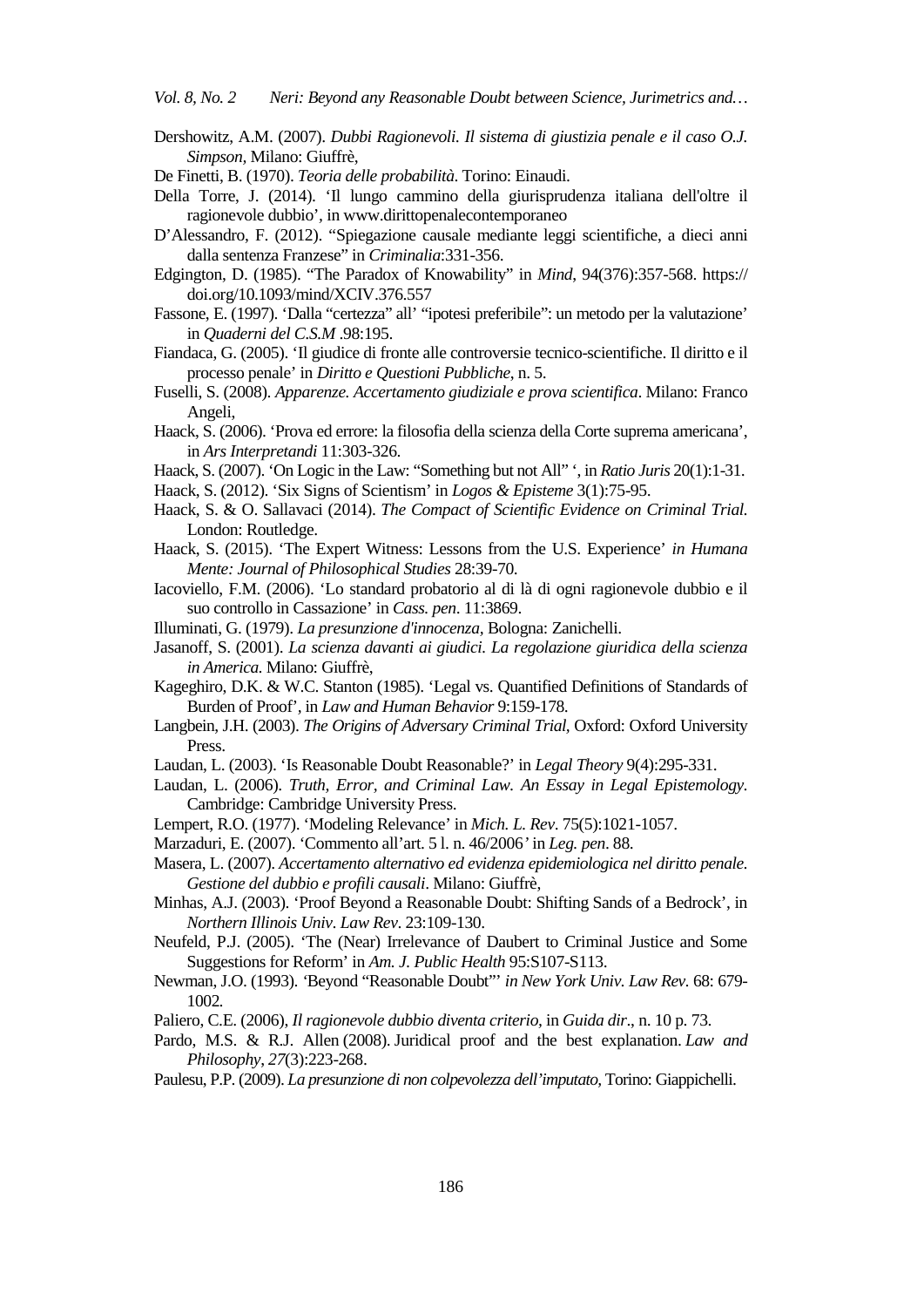- Picinali, F. (2018). 'Can the Reasonable Doubt Standard be Justified? A Reconstructed Dialogue' in *The Canadian Journal of Law & Jurisprudence*, 31(2): 365–402. doi: 10.1017/cjlj.2018.17
- Piemontese, C. (2004). 'Il principio dell'oltre il ragionevole dubbio, tra accertamento processuale e ricostruzione dei presupposti della responsabilità penale' in *Dir. pen. proc.* 757.

Popper, K.A. (1963). *Conjectures and Refutations,* London: Routledge & Kegan Paul.

- Popper, K.A. (1969). *Scienza e filosofia Problemi scopi e responsabilità della scienza*. Torino: Einaudi.
- Popper, K.A. (2002). *The Logic of Scientific Discovery.* London-New York; Routledge
- Ramadan, H.M. (2003). "Reconstructing Reasonableness in Criminal Law: Moderate Jury Instruction Proposal" in *Journal of Legislation* 29(2):233-252.
- Ramadan, H.M, (2004), *The Challenge of Explaining "Reasonable Doubt",* in Criminal Law Bulletin,
- Saini, A. (2009). Probably guilty: bad mathematics means rough justice*,* in "*New Scientist",* 28 October.
- Shapiro, B.J. (1991). *Beyond Reasonable Doubt" and "Probable Cause". Historical Perspectives on the Anglo-American Law of Evidence.* Los Angeles: University of California Press.
- Sheppard, S. (2003). "The Metamorphoses of Reasonable Doubt: How Changes in the Burden of Proof Have Weakened the Presumption of Innocence*"* in *Notre Dame Law Rev.* 78(4):1165-1249*.*
- Simon, R.J. & L. Mahan (1971). "Quantifying Burdens of Proof: A View from the Bench, the Jury and the Classroom" in *Law and Society Review* 5:319-330.
- Taroni F., Bozza S. & J. Vuille (2018). 'Il ruolo della probabilità nella valutazione della prova scientifica' *in Prova scientifica e processo penale*, eds. Canzio G. & L. Luparia, pp. 23-74. Padova: Cedam.
- Tarski, A. (1969). 'La concezione semantica della verità e i fondamenti della semantica' *in Semantica e filosofia del linguaggio,* Milano
- Taruffo, M. (2009). Scienza e processo*, in "Secolo XXI"*, Roma: Treccani.
- Tillers, P. & E.D. Green (2003). *L'inferenza probabilistica nel diritto delle prove. Usi e limiti del bayesianesimo.* Milano: Giuffrè.
- Tribe, L.H. (2004). 'Processo e matematica: precisione e rituale nel procedimento giudiziario', trad. it., in F. Stella *(ed.), I saperi del giudice. La casualità e il ragionevole dubbio.* Milano: Giuffrè.
- Ubertis, G. (2009). 'Prova, teoria generale del processo penale*'* in *Enc. giur. Treccani, Agg.* Vol. XVII.
- Viganò, F. (2013).*'*Il rapporto di causalità nella giurisprudenza penale a dieci anni dalla sentenza Franzese' in *Riv. Dir. Pen. Cont.,* Relazione all'incontro-dibattito presso Corte di Cassazione,
- Welch, C.H. (2006). 'Flexible Standards, Deferential Review: Daubert's Legacy of Confusion' in *Harvard Journal of Law & Public Policy* 29(3):1085-1105.
- Whitman, J.Q. (2008). *The origins of reasonable doubt. Theological roots of the criminal trial.* New Heaven-London**:** Yale University Press.
- Williams, B. (2002). *Truth and Truthfulness: An Essay in Genealogy.* Princeton-Oxford: Princeton University Press.
- Zaza, C. (2008). *Il ragionevole dubbio nella logica della prova penale*, Milano: Giuffrè.